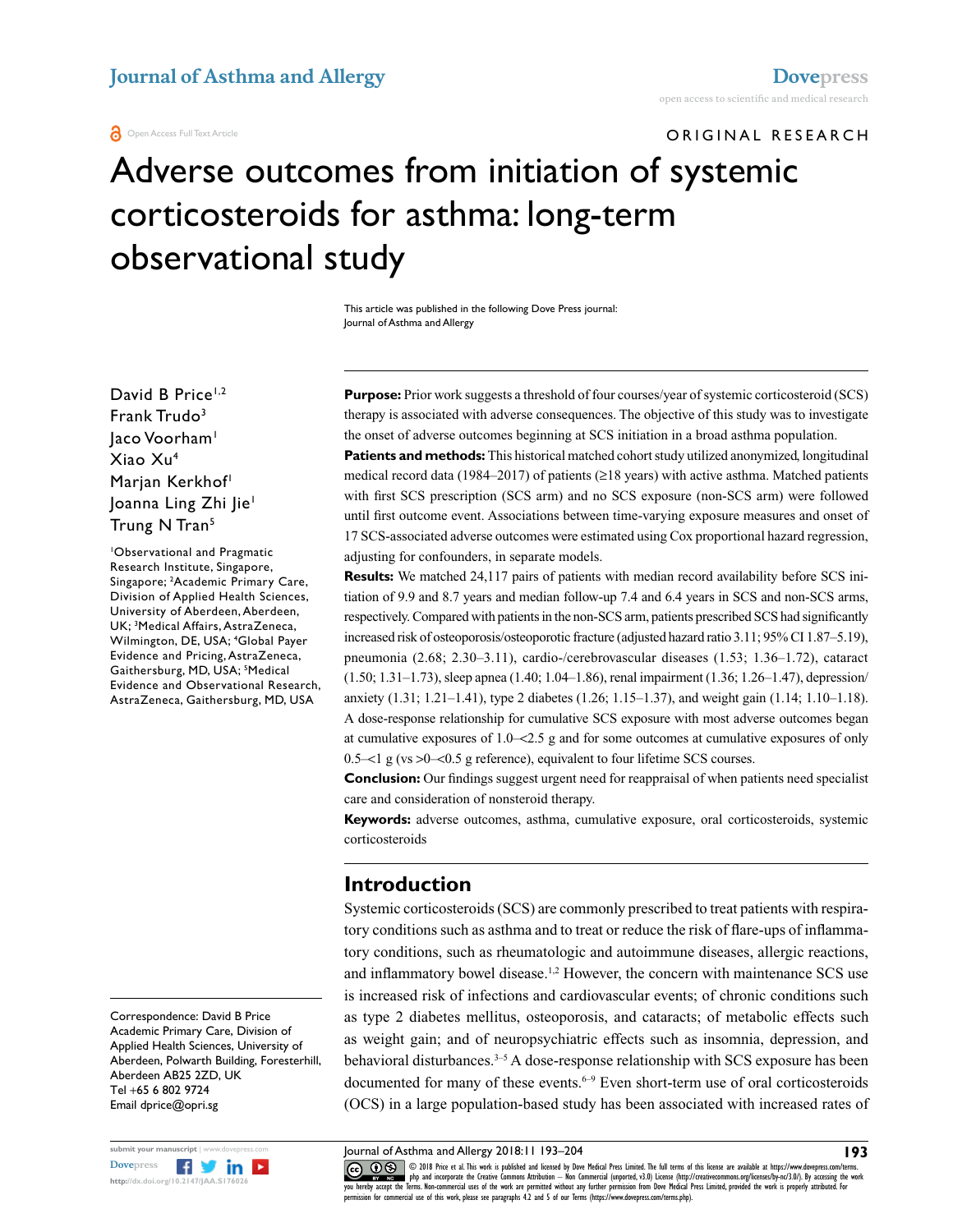sepsis, thromboembolism, and fracture within 30 days of OCS initiation.10 Of note, decreases in serum cortisol and markers of bone formation, and changes in white blood cell counts, are evident within hours of oral prednisone administration to healthy subjects.<sup>11</sup>

SCS, usually prescribed orally, are a mainstay of treatment for asthma exacerbations and are often prescribed as part of daily maintenance therapy for patients with severe asthma.12 An increased risk of adverse outcomes associated with regular SCS exposure has been recorded in severe asthma populations.8,9 In a recent cross-sectional, on-treatment study in the UK,13 93% of patients with severe asthma had one or more conditions linked to SCS exposure, including type 2 diabetes, osteoporosis, dyspeptic disorders (gastric/duodenal ulcers), and cataracts. There are little data available, however, regarding the onset of SCS-associated adverse outcomes from the time of SCS initiation in a broad asthma population not restricted to those with severe disease. Moreover, additional data are needed to help confirm the relationship between cumulative SCS exposure and these outcomes, and the threshold exposure above which the risk of comorbid disease onset meaningfully increases.<sup>5,14,15</sup> Of note, 1 g of SCS is equivalent to four short courses of OCS at the usual doses for treating an asthma exacerbation.12 Existing work suggests that a threshold of four SCS courses per year is associated with adverse consequences in patients with asthma.13,15

The aim of this study was to investigate the impact of initiating SCS, and of SCS exposure, on the onset of known SCS-associated adverse outcomes over a minimum of 2 years in a broad population of patients with active asthma of all levels of severity. Patients included in these analyses met the a priori definition for active asthma, which included a diagnostic Read code recorded within 1 year before or after (and including) the index date and at least two prescriptions for asthma medication in this period (reliever and/or controller medication). The prespecified adverse outcomes of interest included type 2 diabetes mellitus, cardio-/cerebrovascular diseases (myocardial infarction, heart failure, and stroke), dyslipidemia, hypertension, weight gain, osteoporosis, osteoporotic fracture, glaucoma, cataract, renal impairment, peptic ulcer disease, depression/anxiety, sleep apnea, and pneumonia.

# **Patients and methods** Study design overview and data sources

This was a historical matched cohort study of patients with active asthma comparing those initiating SCS (SCS arm) with

those not exposed to SCS (non-SCS arm). The study comprised a minimum 1-year baseline period and a minimum 2-year follow-up period, on either side of an index date (Figure 1). The index date for patients in the SCS arm was the date of their first recorded prescription for parenteral or OCS, whereas the index date for those in the non-SCS arm was the nearest general practitioner (GP) visit to the matched case index date.

We utilized anonymized, longitudinal medical record data (January 1984 through January 2017) drawn from the Optimum Patient Care Research Database (OPCRD)16 and the Clinical Practice Research Datalink (CPRD).<sup>17</sup> These large databases both include routinely collected data from medical records centralized in the UK at each patient's GP, such as diagnoses, prescriptions, clinical investigations, and hospital referrals and admissions. The OPCRD included over 3 million active patient records at the time of the study and the CPRD, over 5 million active patient records.

The study adhered to standards recommended for obser-vational research (details in [Supplementary material\)](http://www.dovepress.com/get_supplementary_file.php%3Ff%3D176026.docx).<sup>18</sup> The protocol was approved by the CPRD Independent Scientific Advisory Committee (ISAC reference number 17\_002) and the Anonymized Data Ethics Protocols and Transparency committee (ADEPT Approval Reference ADEPT0117), the independent scientific advisory committee for the OPCRD.16 No patient-identifying information was accessible during the study.

#### Patient population

Patients eligible for the study were ≥18 years of age and had active asthma and ≥3 years of continuous practice records (including ≥1-year baseline and ≥2-year follow-up periods). Active asthma was defined as a diagnostic Read code recorded within 1 year before or after (and including) the index date and at least two prescriptions for asthma medication in this period (reliever and/or controller medication). Patients in the SCS arm had to have asthma as the most likely indication for their first SCS prescription plus ≥1 additional prescription(s) for SCS within the next 18 months. A first SCS prescription was defined as no recorded prescription ever before the index date in the available data.

Patients were excluded from the analyses if their records contained a tamoxifen prescription for breast cancer at any time or diagnostic codes for adrenal insufficiency at any time or for cancer within 5 years before or 3 months after the index date. In addition, for the non-SCS arm, patients were excluded if they ever had any recorded prescriptions of SCS in the available data. Exclusion criteria for specific outcome (risk) cohorts are listed in [Table S1](http://www.dovepress.com/get_supplementary_file.php%3Ff%3D176026.docx).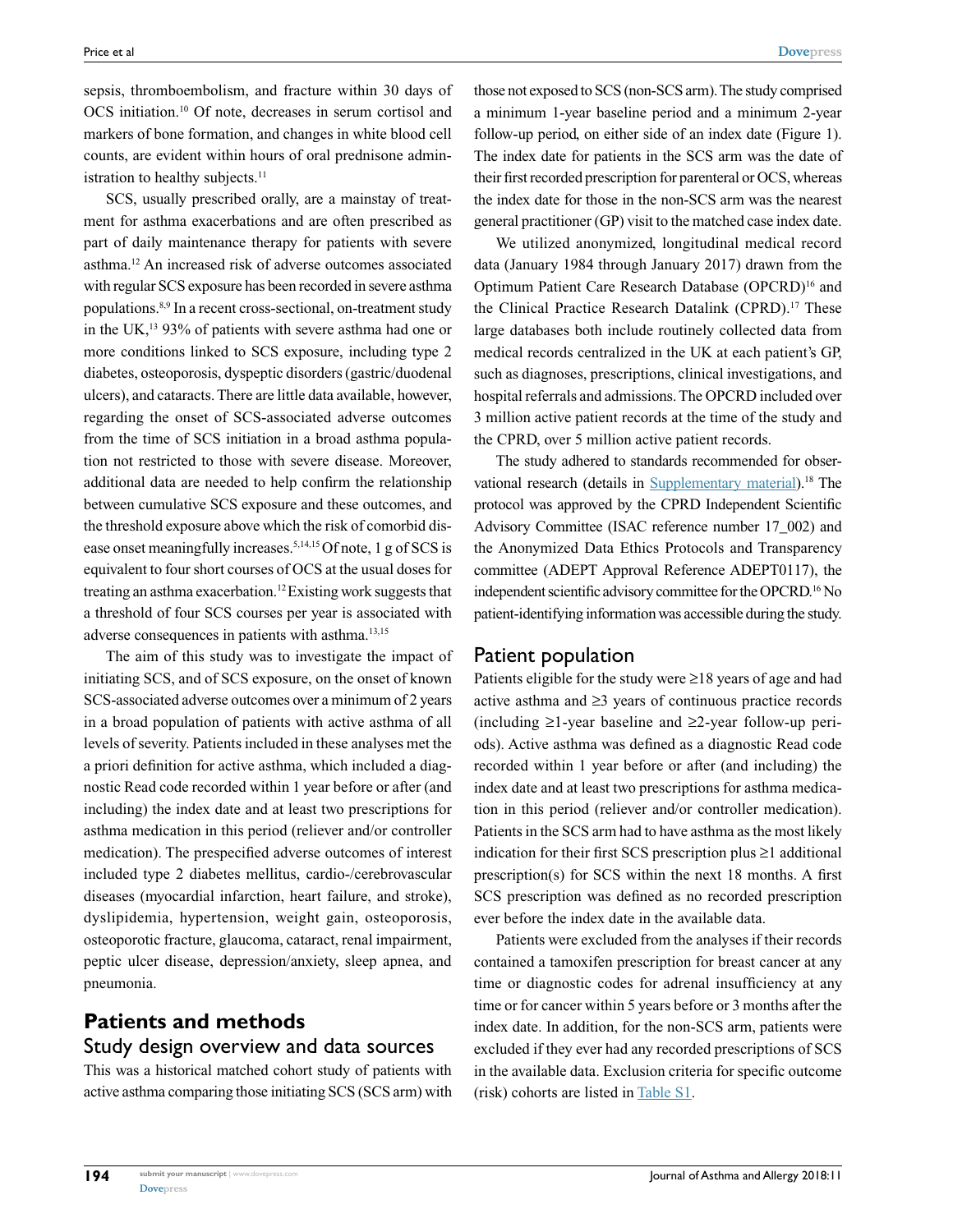



Baseline period (minimum 1 year)

Follow-up period (minimum 2 years)

#### **Figure 1** Study design.

**Abbreviations:** CPRD, Clinical Practice Research Datalink; GP, general practitioner; OCS, oral corticosteroid; OPCRD, Optimum Patient Care Research Database; SCS, systemic corticosteroid.

#### Study variables and outcomes

The exposure of interest was SCS identified as any prescription for systemic prednisolone, methylprednisolone, prednisone, betamethasone, dexamethasone, hydrocortisone, or cortisone acetate, either as monotherapy or combination therapy. For patients in the SCS arm, we estimated the cumulative exposure of SCS (in grams, prednisolone-equivalent) and mean daily exposure (mg/day) calculated as cumulative prednisolone-equivalent exposure divided by follow-up duration [\(Supplementary material](http://www.dovepress.com/get_supplementary_file.php%3Ff%3D176026.docx)).

The adverse outcomes (Table 1) were analyzed for patients who had no clinical diagnosis or other indications (medication use, laboratory measurements) specific to each given outcome before the index date [\(Table S1\)](http://www.dovepress.com/get_supplementary_file.php%3Ff%3D176026.docx). Thus, separate risk cohorts were constructed for each adverse outcome under study.

#### Patient matching

Matching within the CPRD was conducted first, followed by matching in the OPCRD. Patients from the OPCRD who had identical values on the following variables as patients

from the CPRD were removed from the combined database: index date, age, sex, practice joining date, practice leaving date, and asthma diagnosis; while duplicate controls were identified using index date, age, sex, practice joining date, and practice leaving date.

We first conducted 1:1 matching for sex, diagnosis of asthma, the index date (maximum distance of 182 days), and the availability of Hospital Episode Statistics (HES) linkage. The HES data, linked to CPRD, were used to identify hospital-related events.<sup>19</sup> We then retained only the patients with active asthma (see above for definition), together with their matched counterparts.

#### Statistical analysis

Descriptive statistics of all baseline characteristics were computed in the matched sample. We evaluated the quality of the matching using the standardized mean difference<sup>20</sup> in combina-tion with the bias potential<sup>21</sup> (details in [Supplementary material\)](http://www.dovepress.com/get_supplementary_file.php%3Ff%3D176026.docx).

The incidence rate of each adverse outcome in the SCS and non-SCS arms, as cases per 100 patient-years of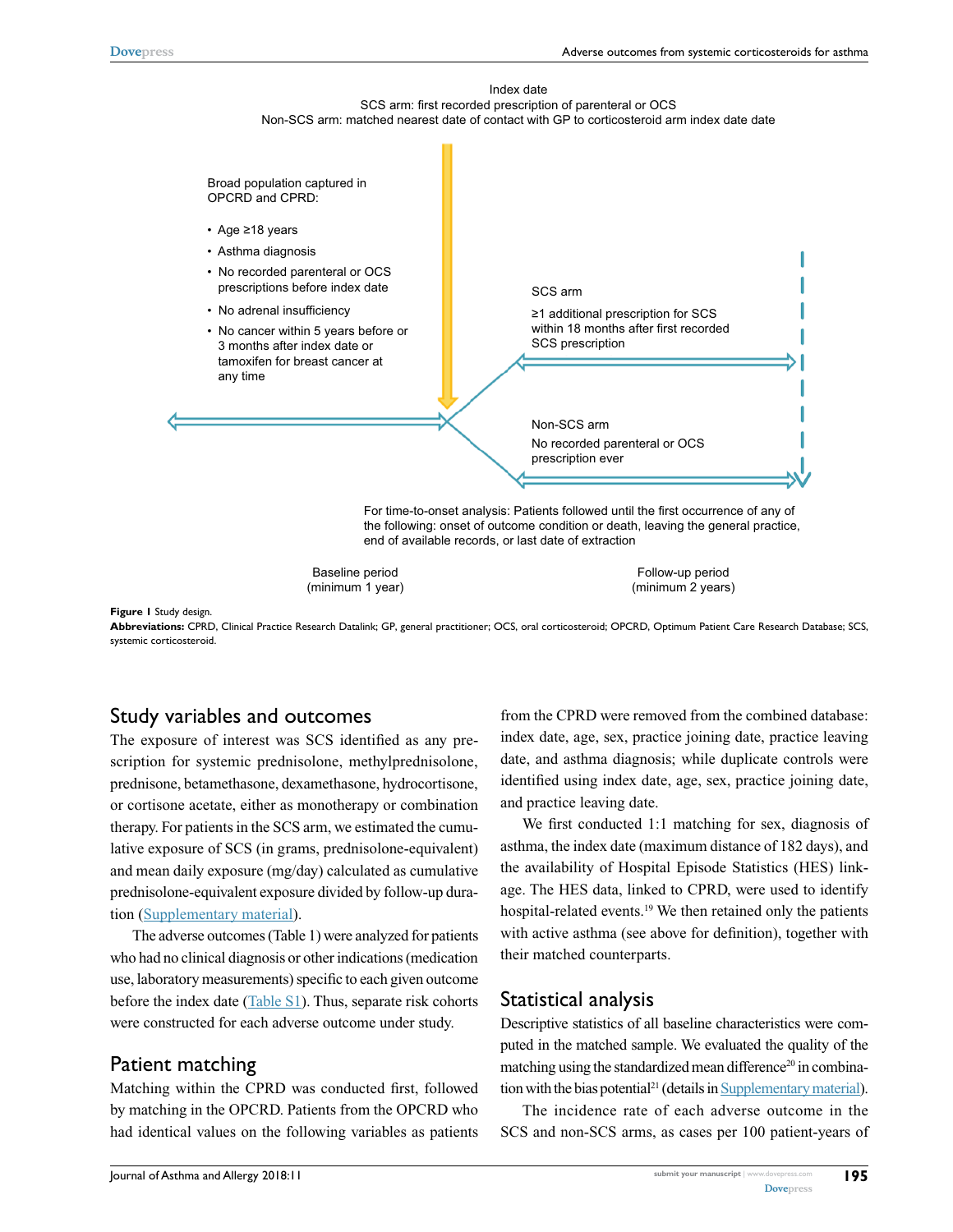#### **Table 1** Outcomes evaluated after the index date in each risk cohort

| Outcome                         | Definition applied after the index date (during follow-up period) <sup>a</sup>                                                                                              |  |  |  |  |  |
|---------------------------------|-----------------------------------------------------------------------------------------------------------------------------------------------------------------------------|--|--|--|--|--|
| Type 2 diabetes mellitus        | • Diagnosis of type 2 diabetes mellitus and/or                                                                                                                              |  |  |  |  |  |
|                                 | • One or more prescriptions for antidiabetic medication <sup>b</sup> and/or                                                                                                 |  |  |  |  |  |
|                                 | • HbA1c value $\geq 6.5\%$                                                                                                                                                  |  |  |  |  |  |
| Cardio-/cerebrovascular disease | • Myocardial infarction, heart failure, or stroke diagnosis                                                                                                                 |  |  |  |  |  |
| Myocardial infarction           | • Myocardial infarction diagnosis                                                                                                                                           |  |  |  |  |  |
| Heart failure                   | • Heart failure diagnosis                                                                                                                                                   |  |  |  |  |  |
| Cerebrovascular accident        | • Cerebrovascular accident diagnosis                                                                                                                                        |  |  |  |  |  |
| Dyslipidemia                    | · Dyslipidemia diagnosis and/or total cholesterol reading >6.5 mmol/L, and/or low-density lipoprotein reading<br>$>4$ mmol/L, and/or triglyceride reading $\geq$ 2.3 mmol/L |  |  |  |  |  |
| Hypertension                    | • Hypertension diagnosis                                                                                                                                                    |  |  |  |  |  |
| Weight gain                     | • An increase in BMI of $\geq 1$ kg/m <sup>2</sup> compared with the last BMI in the 5 years before the index date                                                          |  |  |  |  |  |
| Osteoporosis diagnosis          | • Osteoporosis diagnosis                                                                                                                                                    |  |  |  |  |  |
| Osteoporosis and osteoporotic   | • Osteoporosis diagnosis AND                                                                                                                                                |  |  |  |  |  |
| fracture                        | • Likely osteoporotic fracture (hip, wrist, or vertebral fracture)                                                                                                          |  |  |  |  |  |
| Glaucoma                        | • Glaucoma diagnosis and/or treatment for glaucoma                                                                                                                          |  |  |  |  |  |
| Cataract                        | • Cataract diagnosis or surgery for cataract                                                                                                                                |  |  |  |  |  |
| Renal impairment                | • Chronic kidney disease stage 3a+ diagnosis, or eGFR <60 mL/min/1.72 m <sup>2</sup> , or dialysis or renal transplant                                                      |  |  |  |  |  |
| Peptic ulcer                    | • Peptic ulcer diagnosis                                                                                                                                                    |  |  |  |  |  |
| Depression/anxiety              | • Depression/anxiety diagnosis or depression/anxiety diagnosis and prescription of antidepressants                                                                          |  |  |  |  |  |
| Sleep apnea                     | · Sleep apnea diagnosis and/or referral to sleep clinic and use of a continuous positive airway pressure device                                                             |  |  |  |  |  |
| Pneumonia                       | • Pneumonia diagnosis                                                                                                                                                       |  |  |  |  |  |

**Notes:** <sup>a</sup>Diagnoses were defined as diagnostic Read codes recorded after the index date. See <u>[Table S1](http://www.dovepress.com/get_supplementary_file.php%3Ff%3D176026.docx)</u> for exclusion criteria specific to each risk cohort. <sup>b</sup>Patients with a diagnosis of polycystic ovary syndrome (PCOS) and ≥1 metformin prescriptions in the follow-up period were excluded because metformin is given as treatment for PCOS. **Abbreviations:** BMI, body mass index; eGFR, estimated glomerular filtration rate.

follow-up (100 pt-yr), was compared using the incidence rate difference and the incidence rate ratio (IRR) with 95% CIs. Each patient was followed until the first occurrence of the outcome of interest and was censored at death or the end of available records. We used conditional multivariable Cox proportional hazard models with 95% CIs to compare the risk of adverse outcomes between SCS and non-SCS arms and account for the clustered nature of the matched data.

In the SCS arm, the cumulative SCS exposure and the mean daily exposure, both as continuous and categorized variables, were modeled as time-dependent exposures to assess their association with the development of each outcome using a time-to-event design. We used multivariable Cox proportional hazard models with 95% CIs to determine risk of each outcome from SCS exposure.

For each outcome model, three sets of confounding variables were defined a priori based on clinical knowledge for each risk cohort ( $Table S2$ ): (1) variables that were always adjusted for, (2) variables available for bias potential assessment during model building (process described in [Supple](http://www.dovepress.com/get_supplementary_file.php%3Ff%3D176026.docx)[mentary material\)](http://www.dovepress.com/get_supplementary_file.php%3Ff%3D176026.docx), and (3) variables that were not considered in the models. Confounders applied to the adjusted models are provided in [Table S3.](http://www.dovepress.com/get_supplementary_file.php%3Ff%3D176026.docx)

Dataset creation was performed using SAS version 9.4 (SAS Institute, Cary, NC, USA), and statistical analyses were conducted using Stata SE version 14.2 and Stata MP/6 version 15.0 (StataCorp, College Station, TX, USA). Results were considered statistically significant if *P*≤0.05.

### **Results Patients**

Overall, the databases contained 307,213 matched pairs of patients. Of these, 117,409 (38%) patients in the SCS arm were prescribed SCS for asthma, 58,577 (19%) for COPD, and 1,536 (0.5%) for asthma and COPD. We analyzed data for the 24,117 matched pairs (48,234 total patients) who had study-defined active asthma. This represented 21% of the 117,409 matched pairs of patients with an SCS prescription for asthma. More than 99% of patient pairs were matched on the same index date (ie, the date of first SCS prescription for patients in the SCS arm). For 18,291 (76%) patient pairs, the index date was in the year 2000 or later, and for 13,522 (56%), 2005 or later.

In the SCS arm, the mean record availability before initiation of SCS (preindex date) was 14.3 years (median 9.9 years; IQR 4.1–20.0) and in the non-SCS arm, the mean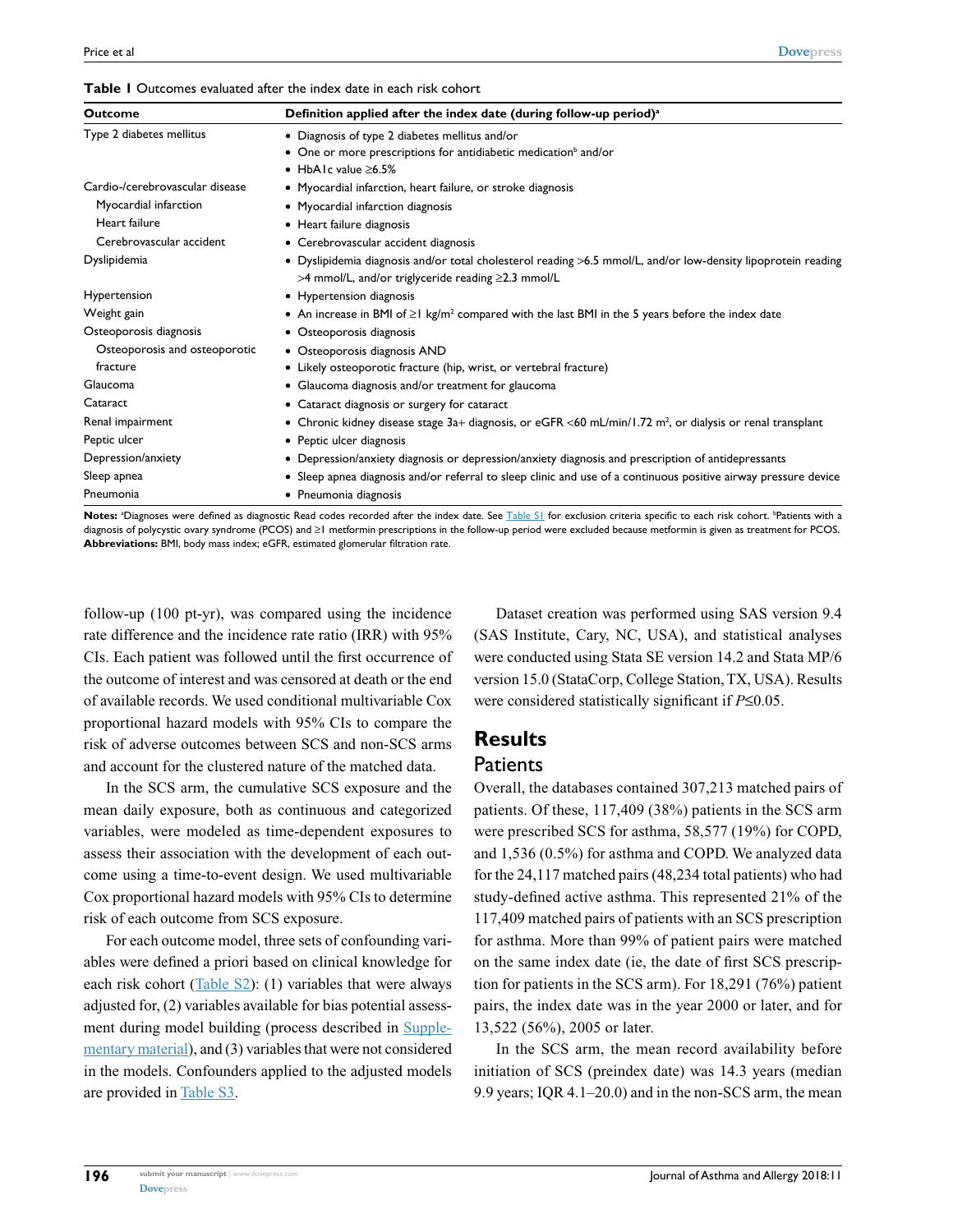preindex record availability was 12.8 years (median 8.7 years; IQR 3.7–18.2). Overall, 17,246 (72%) and 17,540 (73%) patient pairs in SCS and non-SCS arms, respectively, had 4 or more years of medical record data available before the index date. The mean follow-up time (postindex date) was 8.7 years in the SCS arm (median 7.4 years; IQR 4.5–11.2) and 7.7 years in the non-SCS arm (median 6.4 years; IQR 3.8–10.0).

The mean ages of the matched SCS and non-SCS arms were 49 (SD 17) and 44 (SD 18) years, respectively; and 15,585 (65%) in each cohort were women (Table 2). In the SCS arm, more patients were obese (5,570 [33%] vs 4,524 [26%] in non-SCS arm) and current smokers (8,604 [37%] vs 7,373 [32%]) at baseline. A greater percentage of patients in the SCS arm were treated with antibiotics for one or more infections, respectively, during the baseline year (Table 2).

Of 305,110 SCS prescriptions included in the analyses, the majority (299,785; 98%) were for OCS and 5,325 (2%) were for parenteral corticosteroids.

# Incidence of adverse outcomes by SCS use

In all risk cohorts, patients in the SCS arm, irrespective of treatment regimen, experienced a significantly higher incidence of the study outcome compared with the non-SCS arm (Table 3). Pneumonia had the greatest relative incidence with SCS use (IRR 2.92; 95% CI 2.60–3.29). Osteoporosis diagnosis and fracture had the second greatest relative incidence with SCS use (IRR 2.84; 95% CI 2.05–3.98), even though it was the least common outcome, with 0.085 and 0.030 events per 100 person-years recorded in SCS and non-SCS arms, respectively. The onset of type 2 diabetes was one of the most common adverse outcomes, with 1.047 vs 0.615 events per 100 person-years for patients with and without SCS use, respectively, and an IRR of 1.70 (1.58–1.84) for SCS vs non-SCS arms (Table 3).

For the SCS arm (vs non-SCS arm), the adjusted risk of the onset of an adverse outcome was significantly greater for 13 of 17 outcomes, namely, excepting the onset of dyslipidemia, hypertension, glaucoma, and peptic ulcer. For these 13 outcomes, the adjusted risk in the SCS arm compared with the non-SCS arm ranged from 1.14 times greater for weight gain (BMI increase of  $\geq 1$  kg/m<sup>2</sup>) to 3.11 times greater for new osteoporosis diagnosis/osteoporotic fracture (Figure 2).

# Cumulative SCS exposure and adverse outcomes in the SCS arm

A positive dose-response relationship was present between categorized, cumulative SCS exposure and adverse outcome in most risk cohorts, except dyslipidemia, hypertension, weight increase, and glaucoma (Figure 3). This positive dose-response relationship was evident at the lowest exposure categories, with increasing risk of most outcomes evident and becoming statistically significant when progressing from a cumulative SCS exposure of 0.5 to <1 g to a cumulative SCS exposure of 1.0 to <2.5 g compared with the reference category of  $>0$  to  $< 0.5$  g SCS (Figure 3). For example, the risk of type 2 diabetes onset was 16% higher at cumulative SCS exposure of 0.5 to  $\lt 1$  g (vs reference >0–<0.5 g: adjusted hazard ratio [aHR] 1.16; 95% CI 1.01–1.34) and increased to 37% at cumulative SCS exposure of 1.0 to <2.5 g (aHR 1.37; 95% CI 1.18–1.58). Further details for each SCS exposure category and risk cohort are presented in [Table S4.](http://www.dovepress.com/get_supplementary_file.php%3Ff%3D176026.docx)

For cumulative SCS dose as a continuous variable, a significantly increased risk was recorded for all outcomes except hypertension and weight gain per 1-g increase, with most increases in the range of  $1.02-1.03$  times  $(2\% -3\%$ ; [Table S4](http://www.dovepress.com/get_supplementary_file.php%3Ff%3D176026.docx)**)**.

# Mean daily SCS exposure and adverse outcomes in the SCS arm

A positive dose-response relationship between mean daily SCS exposure and each outcome studied was also evident compared with the reference category of  $>0$  to  $< 0.5$  mg/ day exposure, as summarized in [Table S5.](http://www.dovepress.com/get_supplementary_file.php%3Ff%3D176026.docx) At a mean daily SCS exposure of 0.5 to <2.5 mg/day, the aHR ranged from 1.77 (95% CI 1.59–1.96) for hypertension to 3.10 (95% CI 2.64–3.63) for osteoporosis diagnosis; at a mean daily SCS exposure of  $\geq$ 7.5 mg/day, the aHR ranged up to 14.7 (95% CI 11.12–19.49) for osteoporosis diagnosis. For every 5-mg increase in mean daily exposure, the adjusted risk of each outcome increased from 21% to 70% ([Table S5\)](http://www.dovepress.com/get_supplementary_file.php%3Ff%3D176026.docx).

# **Discussion**

In this large historical cohort study, we found that patients with active asthma experienced a significantly higher onset of prespecified adverse outcomes after their first SCS prescription than matched controls not exposed to SCS. Patients in the SCS arm were at significantly increased risk of developing osteoporosis/osteoporotic fracture, pneumonia, cardio-/ cerebrovascular diseases (including myocardial infarction, heart failure, cerebrovascular accident), cataract, sleep apnea, renal impairment, depression/anxiety, type 2 diabetes, and weight gain. Moreover, among patients in the SCS arm, we found a positive dose-response relationship with multiple adverse outcomes regarding both cumulative SCS exposure and mean daily SCS exposure. This relationship was both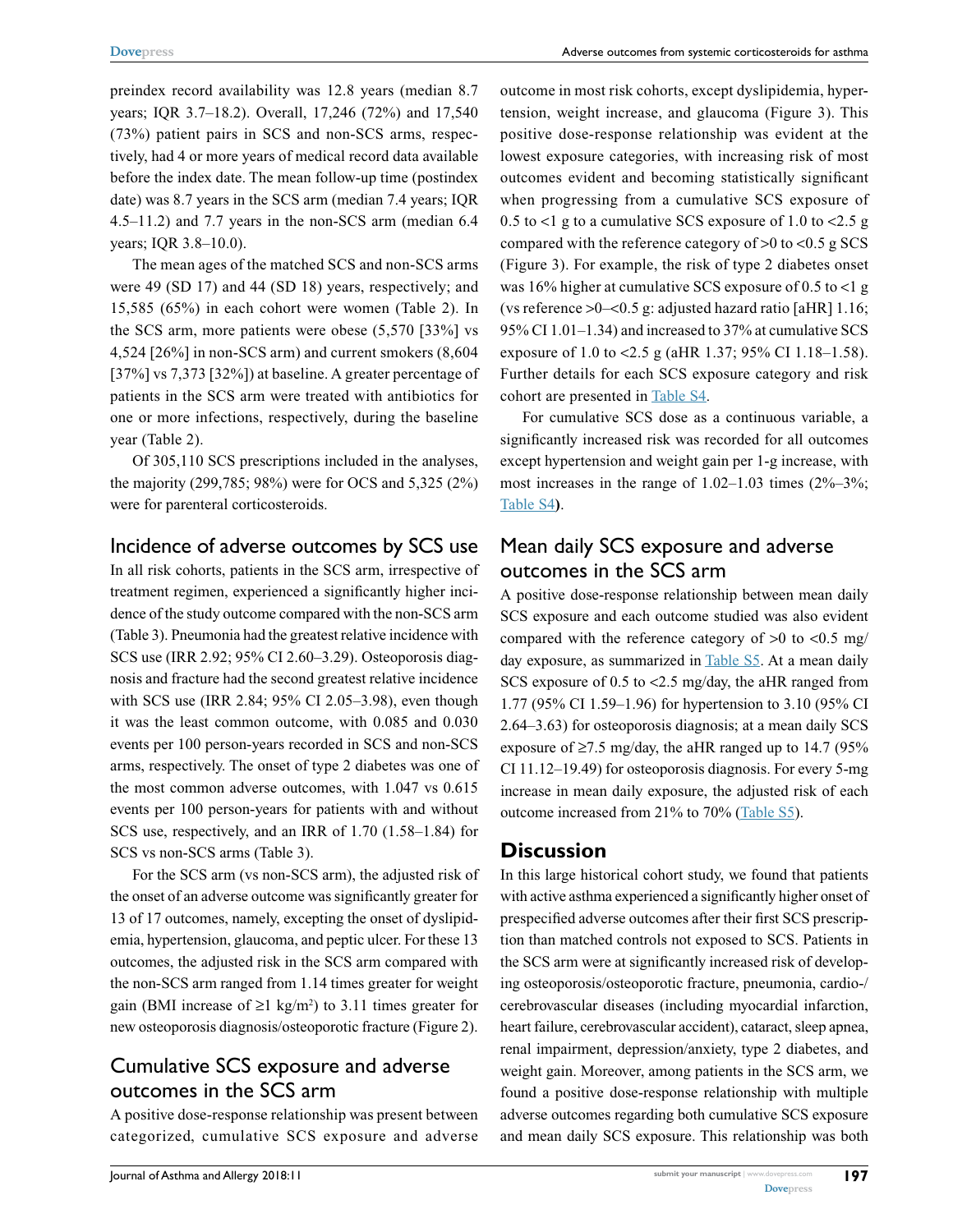| <b>Table 2</b> Baseline characteristics of the matched treatment arms |  |  |
|-----------------------------------------------------------------------|--|--|
|-----------------------------------------------------------------------|--|--|

|                                                                     | Non-SCS       | <b>SCS</b>               | <b>SMD (%)</b> |
|---------------------------------------------------------------------|---------------|--------------------------|----------------|
|                                                                     | $(n=24, 117)$ | $(n=24,117)$             |                |
| Sex, female <sup>a</sup>                                            | 15,585 (65%)  | 15,585 (65%)             | 0.0            |
| Age at index date (years)                                           | 43.9 (18.1)   | 48.7 (16.9)              | 27.4           |
| $18 - 40$                                                           | 11,958 (50%)  | 8,519 (35%)              | 23.5           |
| $41 - 60$                                                           | 7,072 (29%)   | 9,055 (38%)              |                |
| $61 - 80$                                                           | 4,342 (18%)   | 5,893 (24%)              |                |
| $>80$                                                               | 745 (3%)      | 650 (3%)                 |                |
| First SCS and matched non-SCS, median year (IQR) <sup>a</sup>       | 2,005(9.0)    | 2,005(9.0)               | 0.0            |
| Available HES data linkage <sup>a</sup>                             | 9,413 (39%)   | 9,413 (39%)              | 0.0            |
| Body mass index (kg/m <sup>2</sup> ), n (% nonmissing) <sup>b</sup> | 17,466 (72%)  | 16,810 (70%)             | 18.8           |
| < 18.5                                                              | 435 (2%)      | 328 (2%)                 |                |
| $≥18.5$ to <25                                                      | 6,996 (40%)   | 5,439 (32%)              |                |
| $\geq$ 25 to $<$ 30                                                 | 5,511 (32%)   | 5,473 (33%)              |                |
| $\geq$ 30                                                           | 4,524 (26%)   | 5,570 (33%)              |                |
|                                                                     |               |                          | 13.7           |
| Smoking status, n (% nonmissing) <sup>b</sup>                       | 23,281 (97%)  | 23,587 (98%)             |                |
| Current smoker                                                      | 7,373 (32%)   | 8,604 (36%)              |                |
| Ex-smoker                                                           | 4,061 (17%)   | 4,773 (20%)              |                |
| Nonsmoker                                                           | 11,847(51%)   | 10,210(43%)              |                |
| GINA step <sup>c,d</sup>                                            |               |                          |                |
| No medication                                                       | 2,302 (10%)   | 4,454 (18%)              | 2.4            |
| Step I                                                              | 4,590 (19%)   | 3,970 (16%)              |                |
| Step 2                                                              | 9,512 (39%)   | 6,386 (26%)              |                |
| Step 3                                                              | 4,761 (20%)   | 4,972 (21%)              |                |
| Step 4                                                              | 2,952 (12%)   | 4,335 (18%)              |                |
| High-dose ICS (mean dose >500 µg/day) <sup>b</sup>                  | 1,029(4%)     | 1,676 (7%)               | 11.7           |
| FDC ICS/LABA: ICS daily dose (µg/day) <sup>c</sup>                  |               |                          |                |
| 0                                                                   | 7,109 (30%)   | 8,692 (36%)              | 2.4            |
| $>0 - 400$                                                          | 15,284 (63%)  | 12,792 (53%)             |                |
| $>400 - 800$                                                        | 1,357(6%)     | 2,002 (8%)               |                |
| >800                                                                | 367 (2%)      | 631 (3%)                 |                |
| SABA (µg/day) <sup>c</sup>                                          |               |                          |                |
| 0                                                                   | 5,062 (21%)   | 4,761 (20%)              | 7.3            |
| $1 - 100$                                                           | 4,247 (18%)   | 4,614 (19%)              |                |
| $101 - 200$                                                         | 6,214(26%)    | 5,327 (22%)              |                |
| $201 - 400$                                                         | 4,558 (19%)   | 4,370 (18%)              |                |
| >400                                                                | 4,036 (17%)   | 5,045 (21%)              |                |
| Infections treated with antibiotics <sup>c</sup>                    |               |                          |                |
| 0                                                                   | 20,476 (85%)  | 14,799 (61%)             | 49.0           |
| J                                                                   | 2,343 (10%)   | 5,747 (24%)              |                |
| $\boldsymbol{2}$                                                    | 868 (4%)      | 2,361 (10%)              |                |
| $\geq$ 3                                                            | 430 (2%)      | 1,210(5%)                |                |
| Conditions recorded ever, before index date                         |               |                          |                |
| Type 2 diabetes mellitus <sup>e</sup>                               | 1,223(5%)     | 931 (4%)                 | 5.9            |
| Cardio-/cerebrovascular disease                                     | 1,037(4%)     | 1,016(4%)                | 0.4            |
| Myocardial infarction                                               | 420 (2%)      | 458 (2%)                 | 1.2            |
| Heart failure                                                       | 294 (1%)      | 255 (1%)                 | 1.5            |
| Cerebrovascular accident                                            | 471 (2%)      | 426 (2%)                 | 1.4            |
| Dyslipidemia                                                        | 2,964 (12%)   | 3,211(13%)               | 3.1            |
|                                                                     | 3,754 (16%)   |                          | 4.4            |
| Hypertension                                                        | 319(1%)       | 4, 145 (17%)<br>383 (2%) | 2.2            |
| Osteoporosis                                                        |               |                          |                |
| Osteoporosis or osteoporotic fracture                               | 1,400(6%)     | 1,565(6%)                | 2.8            |
| Glaucoma                                                            | 258 (1%)      | 293 (1%)                 | 1.4            |
| Cataract diagnosis or surgery                                       | 727 (3%)      | 768 (3%)                 | 1.0            |
| Renal impairment <sup>f</sup>                                       | 2,004 (8%)    | 2,204 (9%)               | 2.0            |
| Peptic ulcer                                                        | 427 (2%)      | 553 (2%)                 | 3.7            |

(*Continued*)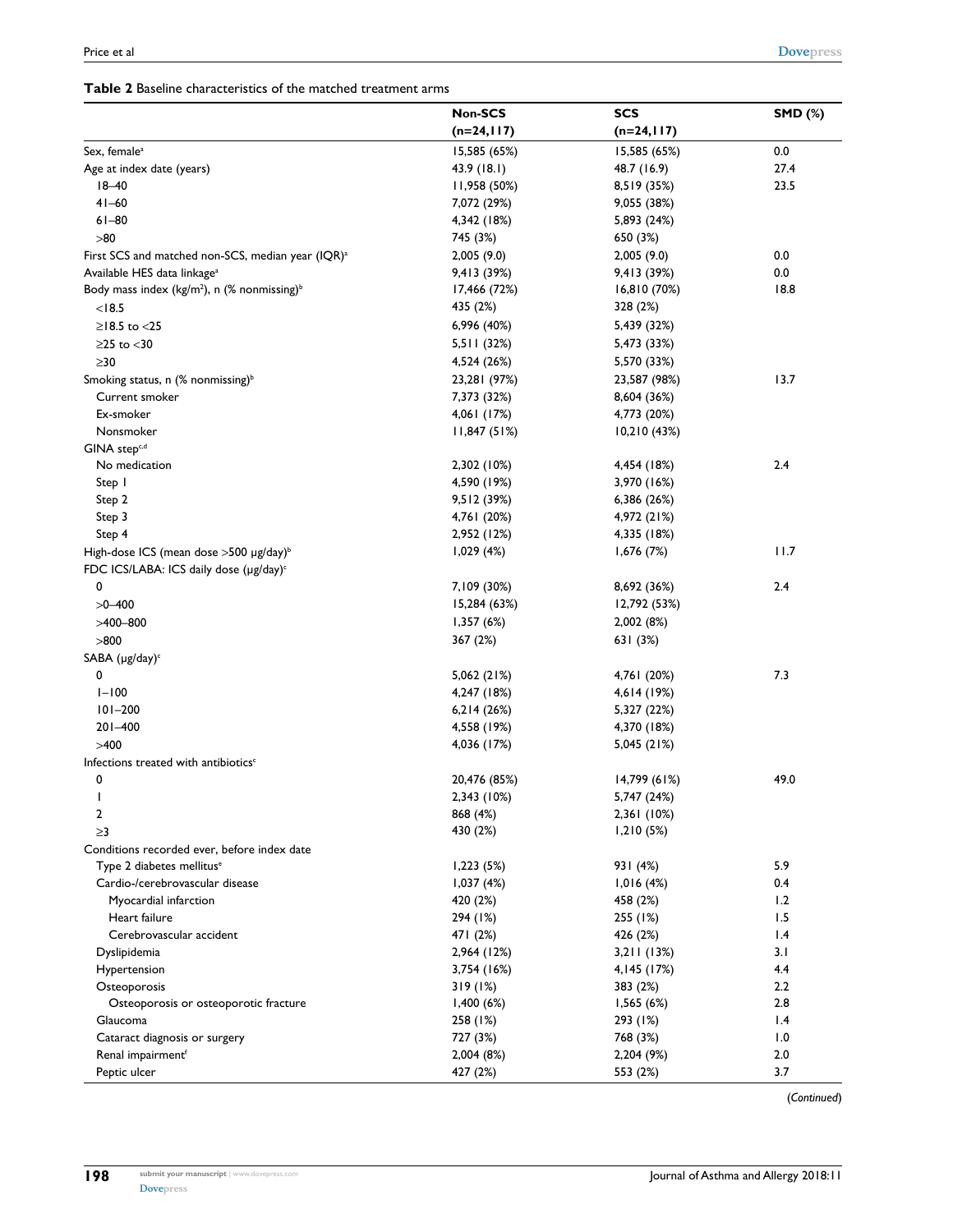#### **Table 2** (*Continued*)

|                                          | <b>Non-SCS</b> | <b>SCS</b>   | <b>SMD (%)</b> |
|------------------------------------------|----------------|--------------|----------------|
|                                          | (n=24,117)     | $(n=24,117)$ |                |
| Depression/anxiety                       | 6,109(25%)     | 7,088 (29%)  | 9.1            |
| Sleep apnea                              | 69(0.3%)       | 71 (0.3%)    | 0.2            |
| Pneumonia in the prior year <sup>c</sup> | 68 (0.3%)      | 117(0.5%)    | 3.3            |
| Charlson comorbidity index <sup>8</sup>  |                |              |                |
| $0 - 4$                                  | 10,778 (45%)   | 11,070 (46%) | 5.6            |
| $5 - 8$                                  | 10,325 (43%)   | 9,995(41%)   |                |
| $9 - 12$                                 | 827 (3%)       | 804 (3%)     |                |
| $13 - 16$                                | 829 (3%)       | 952 (4%)     |                |
| $\geq$ 17                                | 1,358(6%)      | 1,296 (5%)   |                |

Notes: Unless otherwise noted, data are n (%), mean (SD), or median (IQR). Percentages may not add up to 100 because of rounding. <sup>a</sup>Matching variable. <sup>b</sup>The closest body mass index within 5 years before and the smoking status closest to index date were included. High-dose ICS (fluticasone propionate–equivalent dose) refers to the last prescription before or on the index date. Variables assessed during the prior year (baseline). The ICS dose was the fluticasone propionate–equivalent dose. <sup>4</sup>The GINA step was based on the last asthma medication(s) prescribed during the baseline year, including the index date. For the determination of GINA step in the SCS arm, "no medication" was defined as no asthma-related medication other than SCS prescribed at the index date. No patients were receiving biologics or at GINA step 5. <sup>e</sup>Type 2 diabetes mellitus diagnostic Read code or HbA1c≥6.5% recorded twice or more. 'Stage 3a or higher at most recent assessment before the index date. ®Greater scores predict increased 10year risk of mortality for people with multiple comorbidities.

**Abbreviations:** FDC, fixed-dose combination; GINA, Global Initiative for Asthma; HES, Hospital Episode Statistics; ICS, inhaled corticosteroid; LABA, long-acting β-agonist; SABA, short-acting β-agonist; SMD, standardized mean difference; SCS, systemic corticosteroid.

**Table 3** Incidence of outcomes of interest in the matched non-SCS and SCS arms

| <b>Risk cohort</b>                     | <b>Non-SCS</b> |             |               |                         | <b>SCS</b> |         |               |                          | <b>IR difference</b>   | <b>Unadjusted IR</b> |
|----------------------------------------|----------------|-------------|---------------|-------------------------|------------|---------|---------------|--------------------------|------------------------|----------------------|
|                                        | N              | Pt-yr       | No.<br>events | IR (per<br>$100 pt-yr)$ | N          | Pt-yr   | No.<br>events | IR (per<br>$100 pt-yr$ ) | (95% CI)               | ratio (95% CI)       |
| Type 2 diabetes mellitus               | 21,808         | 166,756     | 1,025         | 0.615                   | 21,808     | 183,458 | 1,921         | 1.047                    | $0.432(0.372 - 0.493)$ | $1.70(1.58 - 1.84)$  |
| Cardio-/cerebrovascular                | 22,112         | 169,323     | -826          | 0.488                   | 22,112     | 185,195 | 1,774         | 0.958                    | $0.470(0.414 - 0.526)$ | $1.96(1.81 - 2.14)$  |
| disease                                |                |             |               |                         |            |         |               |                          |                        |                      |
| Myocardial infarction                  | 23.251         | 178,974     | 298           | 0.167                   | 23,251     | 199,249 | 646           | 0.324                    | $0.158(0.126 - 0.189)$ | $1.95(1.69 - 2.24)$  |
| Heart failure                          | 23.570         | 181.201     | 349           | 0.193                   | 23.570     | 200.790 | 858           | 0.427                    | $0.235(0.200 - 0.270)$ | 2.22 (1.96-2.52)     |
| Cerebrovascular                        | 23,228         | 178,454 451 |               | 0.253                   | 23,228     | 198,519 | 823           | 0.415                    | $0.162(0.125-0.199)$   | $1.64$ (1.46-1.84)   |
| accident                               |                |             |               |                         |            |         |               |                          |                        |                      |
| Dyslipidemia                           | 16.903         | 129.550     | 2.346         | 1.811                   | 16.903     | 139.700 | 3.523         | 2.522                    | $0.711(0.600 - 0.822)$ | $1.39(1.32 - 1.47)$  |
| Hypertension                           | 12.248         | 95.871      | 986           | 1.028                   | 12.248     | 104.340 | 1.626         | 1.558                    | $0.530(0.431 - 0.629)$ | $1.52$ (1.40-1.64)   |
| Weight gain (BMI increase              | 12,894         | 53,496      | 6,718         | 12.558                  | 12,894     | 52,680  | 7,677         | 14.573                   | 2.015 (1.572-2.458)    | $1.16$ (1.12–1.20)   |
| $\geq$ I kg/m <sup>2</sup> )           |                |             |               |                         |            |         |               |                          |                        |                      |
| Osteoporosis diagnosis                 | 23,422         | 179.971     | 382           | 0.212                   | 23.422     | 198,056 | 964           | 0.487                    | $0.274(0.237-0.312)$   | 2.29 (2.03-2.59)     |
| Osteoporosis diagnosis<br>and fracture | 21.251         | 166,344 50  |               | 0.030                   | 21,251     | 186,270 | 159           | 0.085                    | $0.055(0.040 - 0.071)$ | $2.84(2.05 - 3.98)$  |
| Glaucoma                               | 23.424         | 180,109     | 273           | 0.152                   | 23.424     | 201.118 | 433           | 0.215                    | $0.064$ (0.037-0.091)  | $1.42$ (1.22–1.66)   |
| Cataract                               | 22,648         | 173,139     | 830           | 0.479                   | 22,648     | 190,051 | 1,736         | 0.913                    | $0.434(0.380 - 0.488)$ | $1.91(1.75 - 2.07)$  |
| Renal impairment                       | 20,137         | 152.844     | 1.758         | 1.150                   | 20,137     | 162,698 | 3.215         | 1.976                    | $0.826(0.739 - 0.913)$ | $1.72(1.62 - 1.82)$  |
| Peptic ulcer                           | 23,149         | 177.768     | 135           | 0.076                   | 23.149     | 199.008 | 219           | 0.110                    | $0.034(0.015 - 0.054)$ | $1.45$ (1.16-1.81)   |
| Depression/anxiety                     | 7,961          | 62,801      | 1,257         | 2.002                   | 7,961      | 66,924  | 1,554         | 2.322                    | $0.320(0.161 - 0.480)$ | $1.16(1.08 - 1.25)$  |
| Sleep apnea                            | 23,980         | 184,930     | -84           | 0.045                   | 23,980     | 207,072 | 205           | 0.099                    | $0.054(0.037 - 0.070)$ | $2.18(1.68 - 2.84)$  |
| Pneumonia                              | 24,065         | 184,422     | 379           | 0.206                   | 24.065     | 203,107 | 1,220         | 0.601                    | $0.395(0.356 - 0.435)$ | $2.92(2.60 - 3.29)$  |

**Abbreviations:** BMI, body mass index; IR, incidence rate; pt-yr, patient-years; SCS, systemic corticosteroid.

statistically significant and clinically important, as increased risks of adverse outcomes were seen at relatively low cumulative and mean daily SCS exposures.

We examined several categories of cumulative SCS exposure for patients in the SCS arm from the time of their first SCS prescription. Relative to the reference category of >0 to <0.5 g, a statistically significant increased

risk for onset of type 2 diabetes (aHR 1.16) was evident at a cumulative exposure of only 0.5 to <1 g SCS and for multiple other adverse outcomes at cumulative exposure of 1.0 to <2.5 g SCS. We note that 1 g SCS is equivalent to four short courses of OCS at the usual doses for treating an asthma exacerbation.12 Thus, an important clinical, as well as practical, implication of our findings is that patients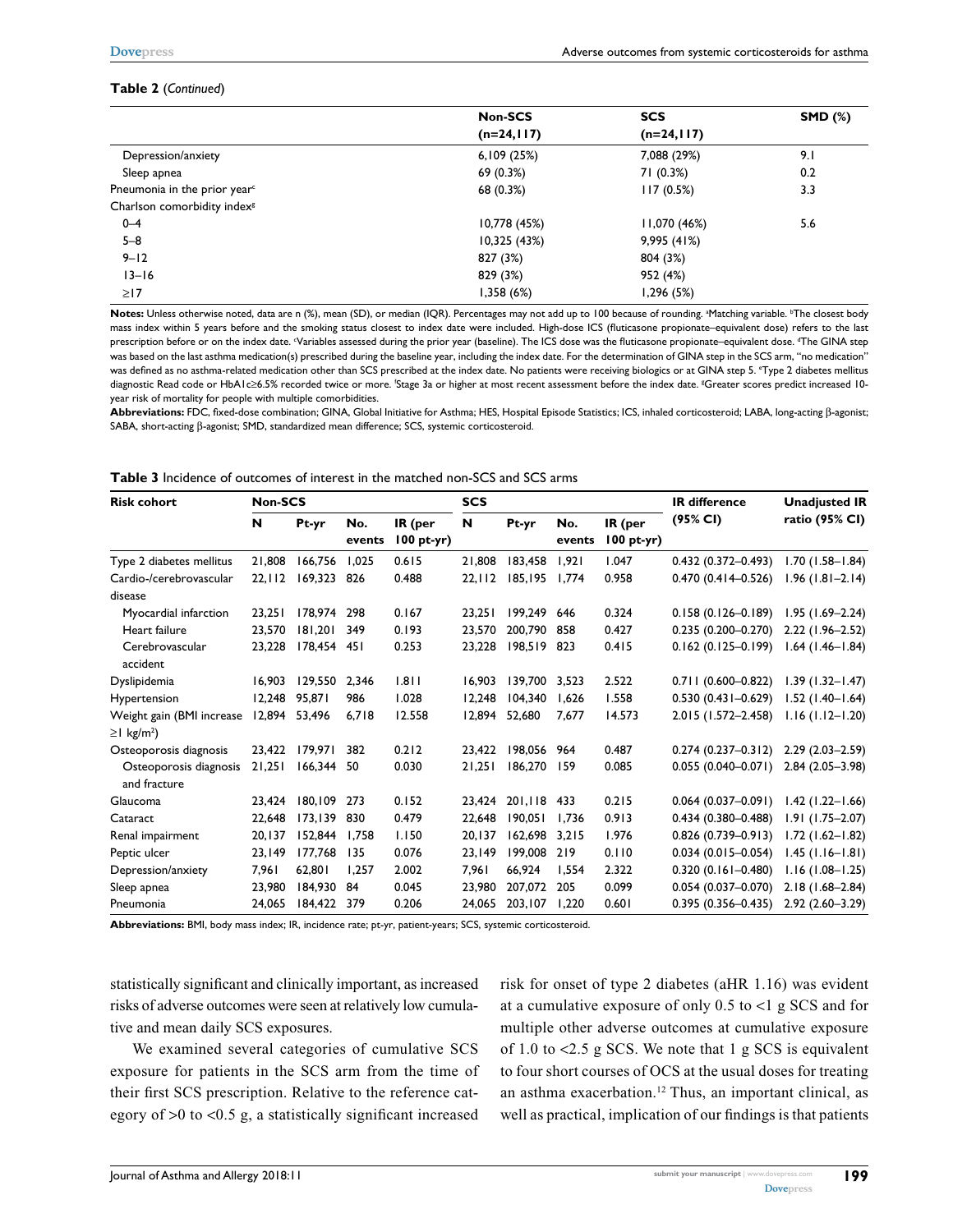| Osteoporosis diagn/frac (N=42,502, events =209)            |                                          | $3.11(1.87 - 5.19)$ |
|------------------------------------------------------------|------------------------------------------|---------------------|
| Pneumonia (N=48,130, events =1,599)                        | ۰.                                       | $2.68(2.30 - 3.11)$ |
| Osteoporosis diagnosis (N=46,844, events =1,346)           | - ه                                      | 1.96 (1.63-2.34)    |
| Heart failure (N=47,140, events =1,207)                    |                                          | $1.63(1.32 - 2.00)$ |
| Cardio-/cerebrovascular disease (N=44,224, events = 2,600) |                                          | $1.53(1.36 - 1.72)$ |
| Cataract (N=45,296, events = 2,566)                        |                                          | $1.50(1.31 - 1.73)$ |
| Myocardial infarction (N=46,502, events =944)              |                                          | $1.41(1.15 - 1.73)$ |
| Sleep apnea (N=47,960, events = 289)                       |                                          | 1.40 (1.04-1.86)    |
| Renal impairment (N=40,274, events =4,973)                 |                                          | $1.36(1.26 - 1.47)$ |
| Depression/anxiety (N=15,922, events =2,811)               |                                          | $1.31(1.21 - 1.41)$ |
| Cerebrovascular accident (N=46,456, events =1,274)         |                                          | $1.30(1.10 - 1.55)$ |
| Peptic ulcer (N=46,298, events =354)                       | ٠.                                       | 1.28 (0.94-1.74)    |
| Type 2 diabetes mellitus (N=43,616, events = $2,946$ )     |                                          | $1.26(1.15 - 1.37)$ |
| Glaucoma (N=46,848, events =706)                           | $\sim$                                   | $1.23(0.99 - 1.53)$ |
| BMI increase (N=25,788, events =14,395)                    |                                          | $1.14(1.10 - 1.18)$ |
| Hypertension (N=24,496, events = $2,612$ )                 |                                          | $1.06(0.97 - 1.16)$ |
| Dyslipidemia (N=33,806, events =5,869)                     |                                          | $1.03(0.97 - 1.09)$ |
| 0.9                                                        | 1.5<br>2<br>2.5<br>3<br>3.54<br>5<br>HR. |                     |

SCS vs non-SCS

**Figure 2** HR (95% CI) for each adverse outcome in the SCS arms (vs non-SCS arms). The open squares represent unadjusted, and the closed squares, adjusted results. The adjusted HRs (95% Cls) are shown on the right. See  $TableS3$  for list of confounders. **Abbreviations:** BMI, body mass index; SCS, systemic corticosteroid.

should be evaluated and considered for alternative treatment strategies early in the course of their asthma to avoid the need for OCS.

Although SCS are well-established drugs, available generically, and thus inexpensive, health-care resource utilization studies show a substantial impact from the associated adverse outcomes and their treatment.3,22,23 Furthermore, a positive dose-response relationship between long-term SCS exposure and health-care resource utilization and costs was recently found for patients with active asthma.23 The cost ratio (95% CI) associated with SCS use compared with non-SCS use increased from 1.25 (1.18–1.31) for 0.5–<2.5 mg/day to 2.41 (2.02–2.88) for 7.5–<15.0 mg/day and 3.86 (2.53–5.89) for  $\geq$ 15.0 mg/day.<sup>23</sup> We found that most SCS was prescribed for respiratory conditions (for a total of 177,522 matched pairs of patients in the database, or 58%), primarily for asthma. Results of the continuous exposure model for a 1-g increase in cumulative exposure to SCS might suggest that effects of exposure are low, with significant HRs in the 1.02–1.03 range; however, it is important to note that this model incorporates the assumption that average effect is independent of the initial exposure level, meaning that a 1-g increase from 0 to 1 g total dose would result in the same risk increase as an increase from 4 to 5 g. The results from the categorical model show that this assumption does not hold true, as the HR for patients with 10-g cumulative exposure was more than two times greater than that at the lowest category of exposure for most adverse outcomes, whereas a 22% to 34% increased risk would be estimated from the continuous model  $(1.02^{10} - 1.03^{10})$ .

The results from the daily exposure analyses show a clear, positive dose-response relationship consistent with that seen with cumulative exposure. For example, the risk of onset of type 2 diabetes is almost nine times greater for patients prescribed >7.5 mg/day vs 0–<0.5 mg/day. These findings, which incorporate both duration and dosage, are challenging to translate into a specific clinical recommendation; however, of note, we observed the increase at even very low daily exposures and can conclude that minimizing SCS exposure should be an important goal of asthma therapy.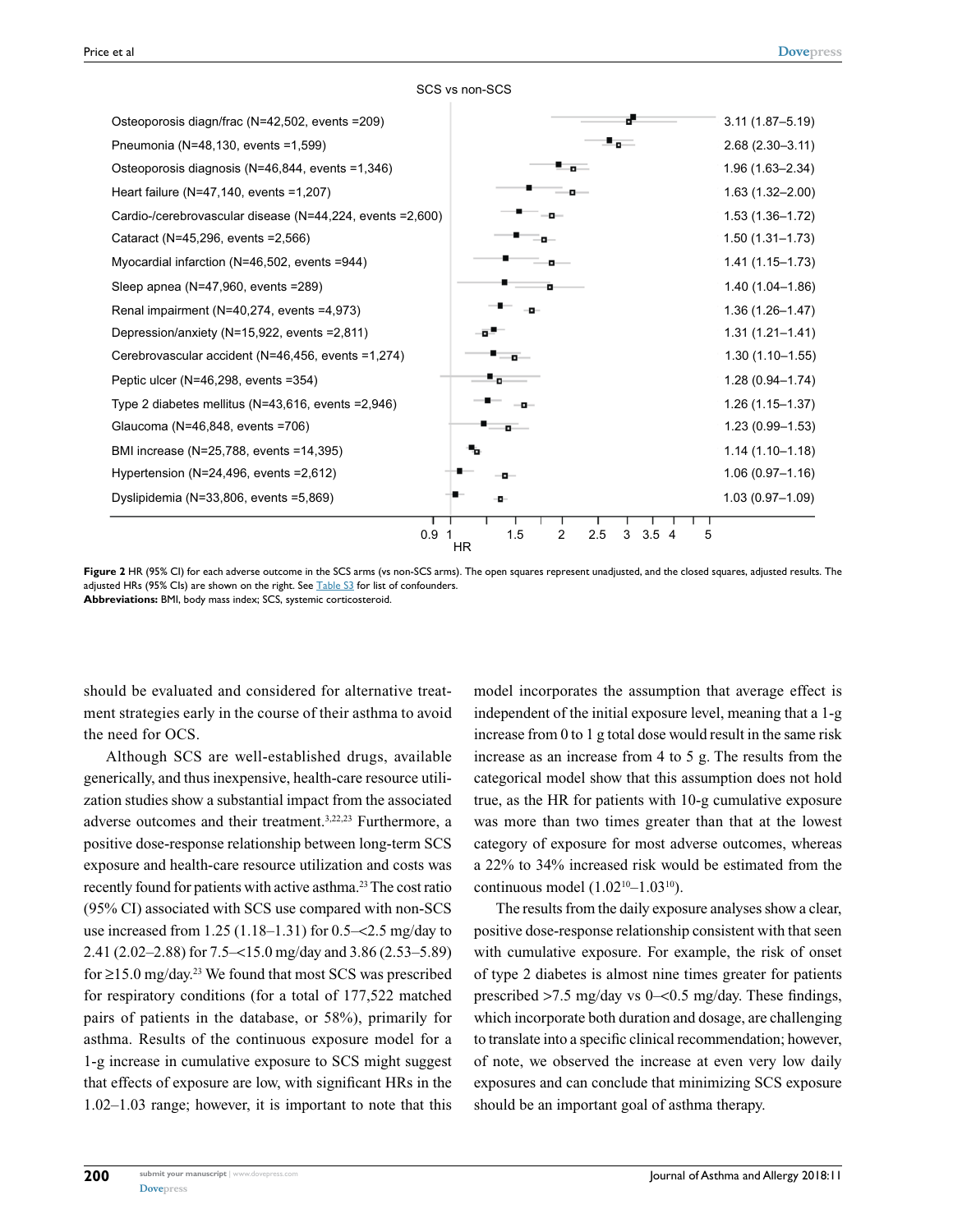

Figure 3 (A–C) Adjusted hazard ratio (95% CI) for each adverse outcome in the SCS arms for categorized, cumulative SCS exposures, compared with the reference category of >0 to <0.5-g cumulative exposure. See [Table S3](http://www.dovepress.com/get_supplementary_file.php%3Ff%3D176026.docx) for list of confounders. **Abbreviations:** BMI, body mass index; SCS, systemic corticosteroid.

Our findings support those of the recent study of Sullivan et al,15 while the high granularity data in the OPCRD and CPRD enabled us to further characterize the association of adverse outcomes with defined SCS exposure (doses) over time using the different exposure measures. We used an incident (new) user study design that allowed us to capture adverse outcomes of interest from the first SCS prescription.<sup>24</sup> We followed patients from the time of SCS initiation until the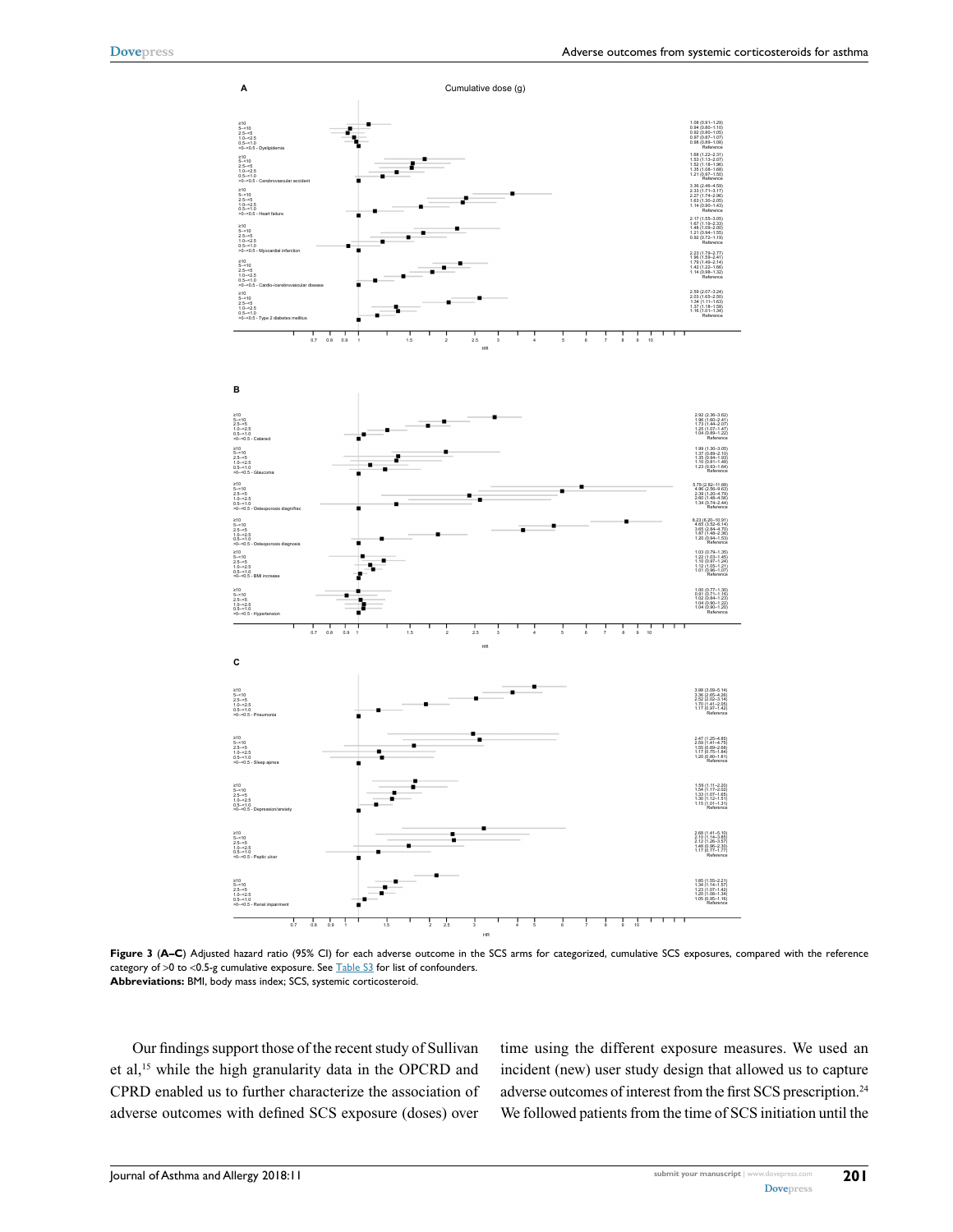time they experienced an event or were otherwise censored. The use of large UK databases containing longitudinal medical record data allowed us to examine a median of almost 10 years before the first SCS prescription to exclude prior SCS use, with subsequent follow-up of a median of 7 years, much longer than prior studies in asthma with reported mean and median follow-up periods of  $1-5$  years.<sup>7-9,15,25</sup> Moreover, earlier studies examined effects of ongoing (rather than initiating) SCS exposure<sup>7,8,25-27</sup> or ruled out previous exposure for only  $\leq$ 12 months before the index prescription.<sup>9,15</sup>

Most prior studies included limited patient populations, ie, those classified as having severe asthma<sup> $7-9,25$ </sup> or those prescribed SCS for prespecified lengths of time.26,27 Studies from the USA included low-income<sup>7,8</sup> or employed<sup>15,25-28</sup> populations, selective populations with limited or better-thanaverage access to care, respectively. Instead, the majority of people in the UK are registered with GPs, who administer primary care and serve as the gate-keeper for secondary care; thus, the CPRD and OPCRD include data from a broad, representative patient population, supporting the generalizability of our findings.

Our study has a number of other strengths. The OPCRD and CPRD are well-established databases whose large size, high data quality, and granularity enabled us to study the association between corticosteroid exposure and the risk of multiple different adverse outcomes. The data pertaining to drug use and disease diagnoses are recorded prospectively and therefore were not influenced by recall bias.

Study limitations include those applicable to all historical database studies, including the potential for errors in documentation, as the data collected were not intended for research purposes. This does, however, have the benefit of potentially eliminating researcher bias in the collection of the data. We matched patients on a small number of characteristics (sex, index date, and available HES linkage) and then adjusted for multiple confounders in the analyses. For the construction of the initial study cohort, more than 24 million non-SCS patients' records were available for matching. Adding age with a maximum caliper to the matching criteria would have resulted in a sizeable increase in computing time. Therefore, for practical reasons, it was decided to handle confounding by age at the analysis level. Age was always included as a confounder, and inhaled corticosteroid exposure was considered as a potential confounder, in each model. The patients in the SCS arm were on average 5 years older than those in the non-SCS arm, and a greater percentage of patients were obese and current smokers. The two arms differed in several other characteristics, suggesting a

greater asthma-related disease burden for patients prescribed SCS, as would be expected. However, we do not consider asthma severity to be associated with the onset of adverse outcomes, with the possible exception of pneumonia; thus, we suspect these findings could not have introduced much bias. We handled residual confounding during model building, drawing on a large list of potential confounders assembled from extensive experience with observational research in respiratory disease. Nonetheless, there remains the possibility of residual confounding from unrecognized and/or unmeasured factors.

Information on SCS exposure was drawn from prescribing records, which could lead to some misclassification because we could not establish whether the prescriptions were dispensed (although prescribing records from the CPRD are considered reliable29) nor whether patients adhered to the SCS prescribed regimen. There is also the likelihood of bias in the detection of certain outcomes such as diabetes mellitus and osteoporosis in the SCS arm, as patients may be more likely to be screened for these conditions while receiving corticosteroid therapy.13 For about one-quarter of patients, there were fewer than 4 years of available history, which could have resulted in unaccounted prior SCS exposure and an underestimation of the true effects. Further potential for underestimation could have resulted from our inclusion of only the first outcome event, censoring patients after the onset of any outcome, thereby excluding recurrent events. Finally, the influence of obesity on outcomes could not be evaluated, as this was not a main study objective. Therefore, obesity was included as a covariate [\(Table S2\)](http://www.dovepress.com/get_supplementary_file.php%3Ff%3D176026.docx) and not as an exposure in statistical models.

### **Conclusions**

Our findings in a broad asthma population initiating SCS, including both acute and maintenance SCS, and followed over a median exposure period of over 7 years indicate that increasing cumulative exposure and increasing mean daily exposure to SCS places patients at a high risk of potentially life-changing SCS-related adverse outcomes. The onset of some outcomes was associated with cumulative SCS exposure of only 0.5–<1 g, equivalent to four lifetime courses of SCS. These findings underscore the importance of improving the awareness of SCS-related adverse effects in patients with asthma and support the need for continuing development and identification of alternative treatments for treating asthma exacerbations and for patients with severe asthma to reduce exposure to SCS. In conclusion, our findings suggest urgent need for reappraisal of when patients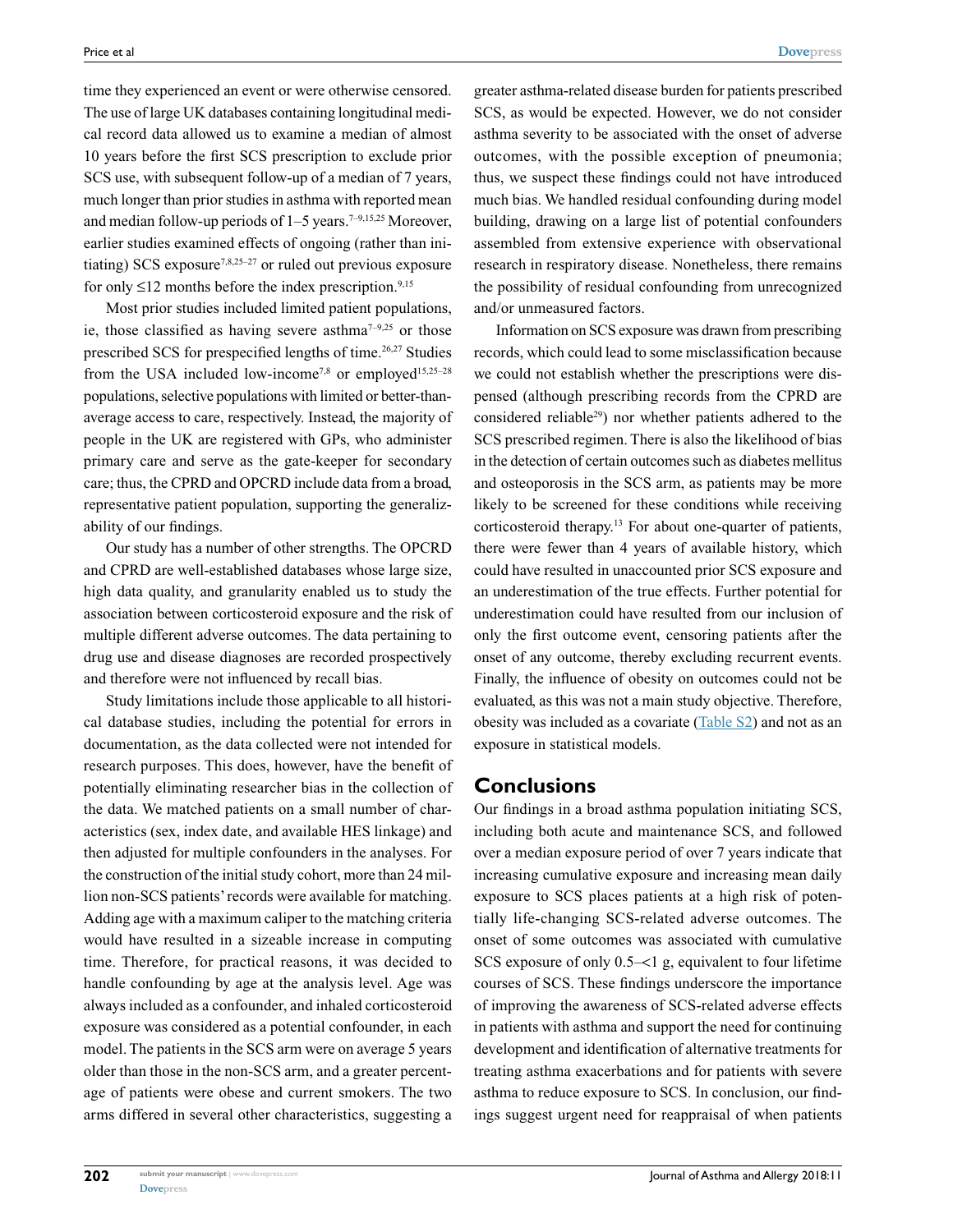need specialist care and consideration of effective steroidsparing medications.

# **Acknowledgments**

This study was funded by AstraZeneca. We thank Aruni Seneviratna and Shreyasee Pradhan for their contributions to the project management for this study and Derek Skinner for his contributions to the data acquisition and handling. Writing and editorial support was provided by Elizabeth V. Hillyer, DVM, supported by the Observational and Pragmatic Research Institute Pte. Ltd (OPRI).

# **Author contributions**

All authors contributed to the study conception and design, data acquisition, and data analysis and interpretation. All authors contributed to critically revising the manuscript and approved the final version prior to submission. All authors agree to be accountable for all aspects of the work and to ensuring that questions related to the accuracy or integrity of the work are appropriately investigated and resolved.

# **Disclosures**

DBP has board membership with Aerocrine, Amgen, AstraZeneca, Boehringer Ingelheim, Chiesi, Mylan, Mundipharma, Napp, Novartis, and Teva Pharmaceuticals; consultancy agreements with Almirall, Amgen, AstraZeneca, Boehringer Ingelheim, Chiesi, GlaxoSmithKline, Mylan, Mundipharma, Napp, Novartis, Pfizer, Teva Pharmaceuticals, and Theravance; grants and unrestricted funding for investigator-initiated studies (conducted through OPRI) from Aerocrine, AKL Research and Development Ltd, AstraZeneca, Boehringer Ingelheim, British Lung Foundation, Chiesi, Mylan, Mundipharma, Napp, Novartis, Pfizer, Respiratory Effectiveness Group, Teva Pharmaceuticals, Theravance, UK National Health Service, and Zentiva; payment for lectures/speaking engagements from Almirall, AstraZeneca, Boehringer Ingelheim, Chiesi, Cipla, GlaxoSmithKline, Kyorin, Mylan, Merck, Mundipharma, Novartis, Pfizer, Skyepharma, and Teva Pharmaceuticals; payment for manuscript preparation from Mundipharma and Teva Pharmaceuticals; payment for the development of educational materials from Mundipharma and Novartis; payment for travel/accommodation/meeting expenses from Aerocrine, AstraZeneca, Boehringer Ingelheim, Mundipharma, Napp, Novartis, and Teva Pharmaceuticals; funding for patient enrolment or completion of research from Chiesi, Novartis, Teva Pharmaceuticals, and Zentiva; stock/stock options from AKL Research and Development Ltd, which produces phytopharmaceuticals; owns 74% of the social enterprise Optimum Patient Care Ltd (Australia and UK) and 74% of OPRI (Singapore); and is peer reviewer for grant committees of the Efficacy and Mechanism Evaluation program me, and Health Technology Assessment. FT, XX, and TNT are employees and shareholders of AstraZeneca, which supplied the funding for this study. JV and MK are employees of OPRI, and JLZJ at the time of the study was an employee of OPRI, which conducted this study and which has conducted paid research in respiratory disease on behalf of the following organizations in the past 5 years: Aerocrine, AKL Research and Development Ltd, Almirall, AstraZeneca, Boehringer Ingelheim, Chiesi, GlaxoSmithKline, Mylan, Mundipharma, Napp, Novartis, Orion, Takeda, Teva, and Zentiva (a Sanofi company).

#### **References**

- 1. Fardet L, Petersen I, Nazareth I. Prevalence of long-term oral glucocorticoid prescriptions in the UK over the past 20 years. *Rheumatology*. 2011;50(11):1982–1990.
- 2. Bénard-Laribière A, Pariente A, Pambrun E, Bégaud B, Fardet L, Noize P. Prevalence and prescription patterns of oral glucocorticoids in adults: a retrospective cross-sectional and cohort analysis in France. *BMJ Open*. 2017;7(7):e015905.
- 3. Sarnes E, Crofford L, Watson M, Dennis G, Kan H, Bass D. Incidence and US costs of corticosteroid-associated adverse events: a systematic literature review. *Clin Ther*. 2011;33(10):1413–1432.
- 4. Fardet L, Petersen I, Nazareth I. Common infections in patients prescribed systemic glucocorticoids in primary care: a population-based cohort study. *PLoS Med*. 2016;13(5):e1002024.
- 5. Liu D, Ahmet A, Ward L, et al. A practical guide to the monitoring and management of the complications of systemic corticosteroid therapy. *Allergy Asthma Clin Immunol*. 2013;9(1):30.
- 6. van Staa TP, Leufkens HG, Abenhaim L, Zhang B, Cooper C. Oral corticosteroids and fracture risk: relationship to daily and cumulative doses. *Rheumatology*. 2000;39(12):1383–1389.
- 7. Lefebvre P, Duh MS, Lafeuille MH, et al. Acute and chronic systemic corticosteroid-related complications in patients with severe asthma. *J Allergy Clin Immunol*. 2015;136(6):1488–1495.
- 8. Lefebvre P, Duh MS, Lafeuille MH, et al. Burden of systemic glucocorticoid-related complications in severe asthma. *Curr Med Res Opin*. 2017;33(1):57–65.
- 9. Daugherty J, Lin X, Baxter R, Suruki R, Bradford E. The impact of longterm systemic glucocorticoid use in severe asthma: A UK retrospective cohort analysis. *J Asthma*. 2018;55(6):651–658.
- 10. Waljee AK, Rogers MA, Lin P, et al. Short term use of oral corticosteroids and related harms among adults in the United States: population based cohort study. *BMJ*. 2017;357:j1415.
- 11. Fleishaker DL, Mukherjee A, Whaley FS, Daniel S, Zeiher BG. Safety and pharmacodynamic dose response of short-term prednisone in healthy adult subjects: a dose ranging, randomized, placebo-controlled, crossover study. *BMC Musculoskelet Disord*. 2016;17:293.
- 12. British guideline on the management of asthma: A national clinical guideline. Revised 2016 (SIGN 153). British Thoracic Society, Scottish Intercollegiate Guidelines Network; September 2016. Available from: [http://www.sign.ac.uk/sign-153-british-guideline-on-the-management](http://www.sign.ac.uk/sign-153-british-guideline-on-the-management-of-asthma.html)[of-asthma.html](http://www.sign.ac.uk/sign-153-british-guideline-on-the-management-of-asthma.html). Accessed March 28, 2018.
- 13. Sweeney J, Patterson CC, Menzies-Gow A, et al. Comorbidity in severe asthma requiring systemic corticosteroid therapy: cross-sectional data from the Optimum Patient Care Research Database and the British Thoracic Difficult Asthma Registry. *Thorax*. 2016;71(4):339–346.